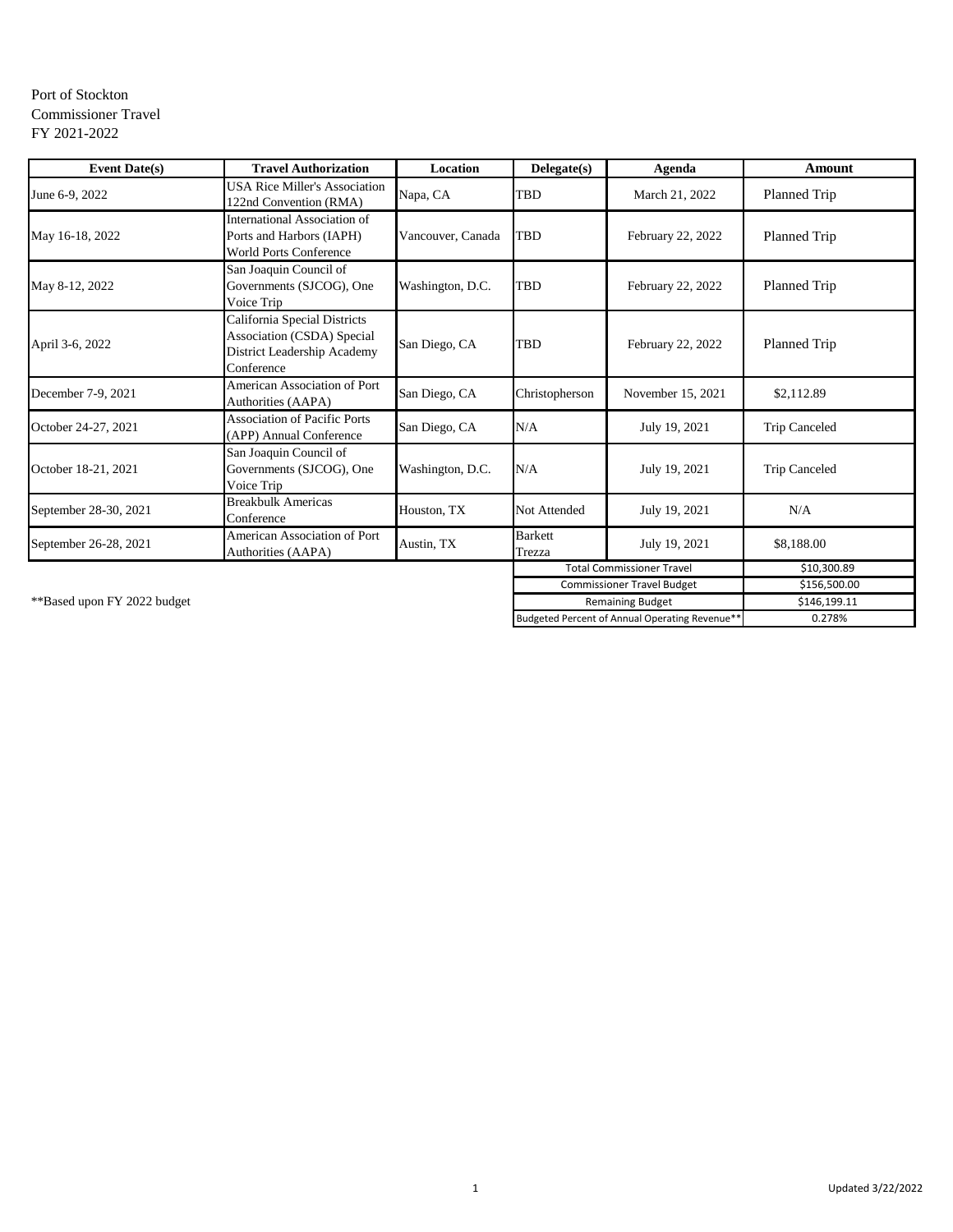# Port of Stockton Commissioner Travel FY 2020-2021

| <b>Event Date(s)</b> | <b>Travel Authorization</b>                              | Location                            | Delegate(s)                       | Agenda                                       | Amount       |
|----------------------|----------------------------------------------------------|-------------------------------------|-----------------------------------|----------------------------------------------|--------------|
| June 15-18, 2021     | <b>USA Rice Miller's Association</b><br>121st Convention | Coeur d'Alene, Idaho Christopherson | Blanchard<br>Trezza               | April 5,2021                                 | \$7,970.62   |
|                      |                                                          |                                     |                                   | <b>Total Commissioner Travel</b>             | \$7,970.62   |
|                      |                                                          |                                     | <b>Commissioner Travel Budget</b> |                                              | \$187,500.00 |
|                      |                                                          |                                     |                                   | <b>Remaining Budget</b>                      | \$179,529.38 |
|                      |                                                          |                                     |                                   | Budgeted Percent of Annual Operating Revenue | 0.371%       |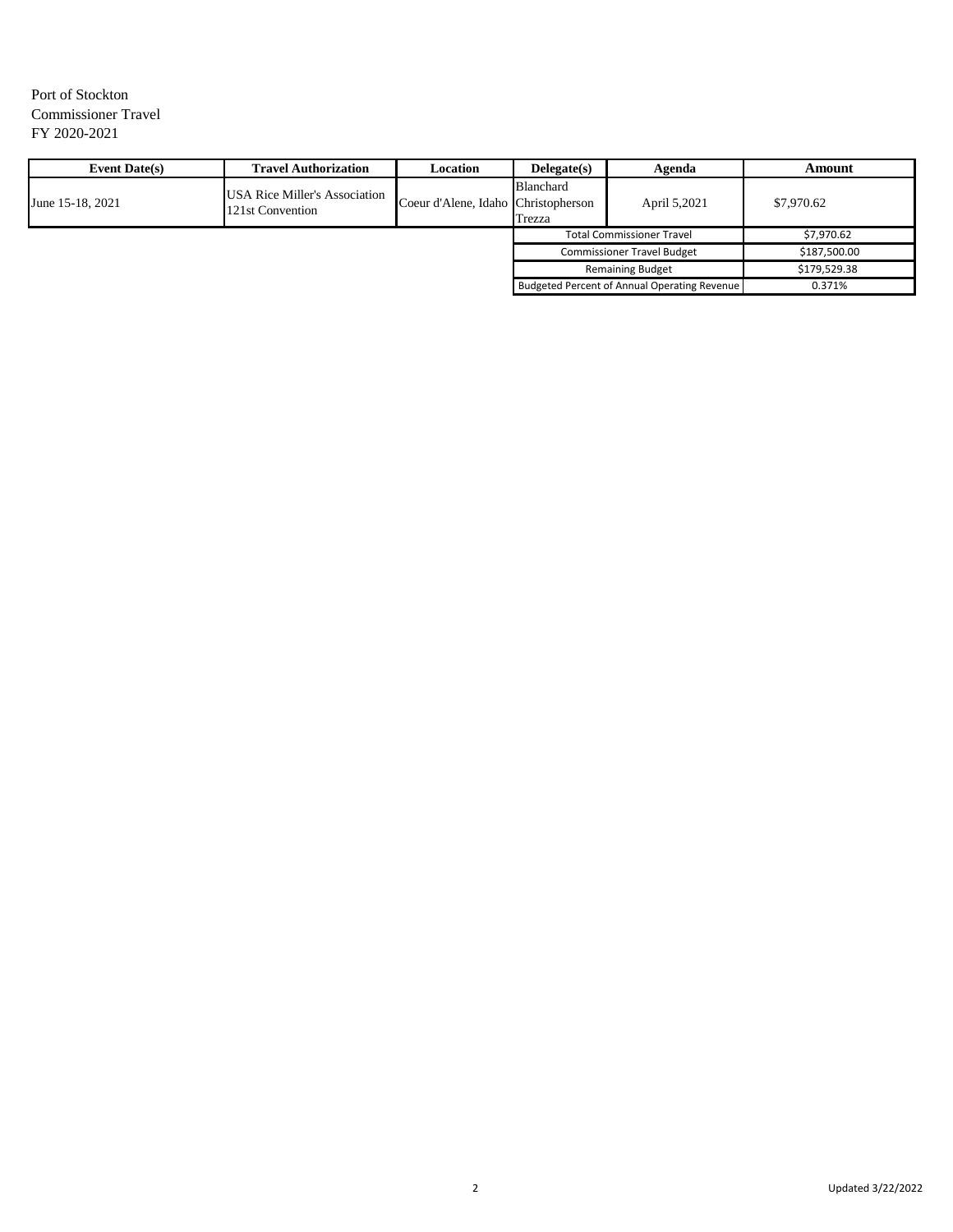## Port of Stockton Commissioner Travel FY 2019-2020

| <b>Event Date(s)</b>  | <b>Travel Authorization</b>                                                                              | Location          | Delegate(s)                 | Agenda                                       | Amount               |
|-----------------------|----------------------------------------------------------------------------------------------------------|-------------------|-----------------------------|----------------------------------------------|----------------------|
|                       |                                                                                                          |                   |                             |                                              |                      |
| May 10-14, 2020       | San Joaquin Council of<br>Governments (SJCOG), One<br>Voice Trip                                         | Washington, DC    | N/A                         | December 2, 2019                             | <b>Trip Canceled</b> |
| March 17-19, 2020     | <b>International Association of</b><br>Ports and Harbors (IAPH)                                          | Antwerp, Belgium  | N/A                         | December 2, 2019                             | <b>Trip Canceled</b> |
| January 22-24, 2020   | <b>Association of Pacific Ports</b><br>(APP) Annual Conference                                           | Oahu, HI          | N/A                         | December 2, 2019                             | Did Not Attend       |
| October 25, 2019      | San Francisco Maritime<br>National Park Association, 70th<br>Platinum Jubilee Anniversary<br>Celebration | San Francisco, CA | <b>Blanchard</b><br>Griffen | September 16, 2019                           | \$2,714.89           |
| October 13-16, 2019   | <b>American Association of Port</b><br>Authorities (AAPA) Annual<br>Convention                           | Norfolk, VA       | <b>Blanchard</b>            | July 15, 2019                                | \$6,258.21           |
| October 6-8, 2019     | <b>Western Plant Health</b><br><b>Association (WPHA) Annual</b><br>Meeting                               | Phoenix, AZ       | N/A                         | August 19, 2019                              | Did Not Attend       |
| September 18-20, 2019 | Port of Stockton Management<br>Retreat                                                                   | Lake Tahoe, NV    | Blanchard                   | September 16, 2019                           | \$1,730.70           |
| August 5-7, 2019      | Union Pacific Short Line<br>Railroad and Port Conference                                                 | Omaha, NE         | N/A                         | July 15, 2019                                | Did Not Attend       |
| July 14-17, 2019      | <b>Association of Pacific Ports</b><br>(APP) Annual Conference                                           | Portland, OR      | Blanchard                   | April 1, 2019                                | \$2,743.57           |
|                       |                                                                                                          |                   |                             | <b>Total Commissioner Travel</b>             | \$13,447.37          |
|                       |                                                                                                          |                   |                             | <b>Commissioner Travel Budget</b>            | \$220,000.00         |
|                       |                                                                                                          |                   |                             | <b>Remaining Budget</b>                      | \$206,552.63         |
|                       |                                                                                                          |                   |                             | Budgeted Percent of Annual Operating Revenue | 0.410%               |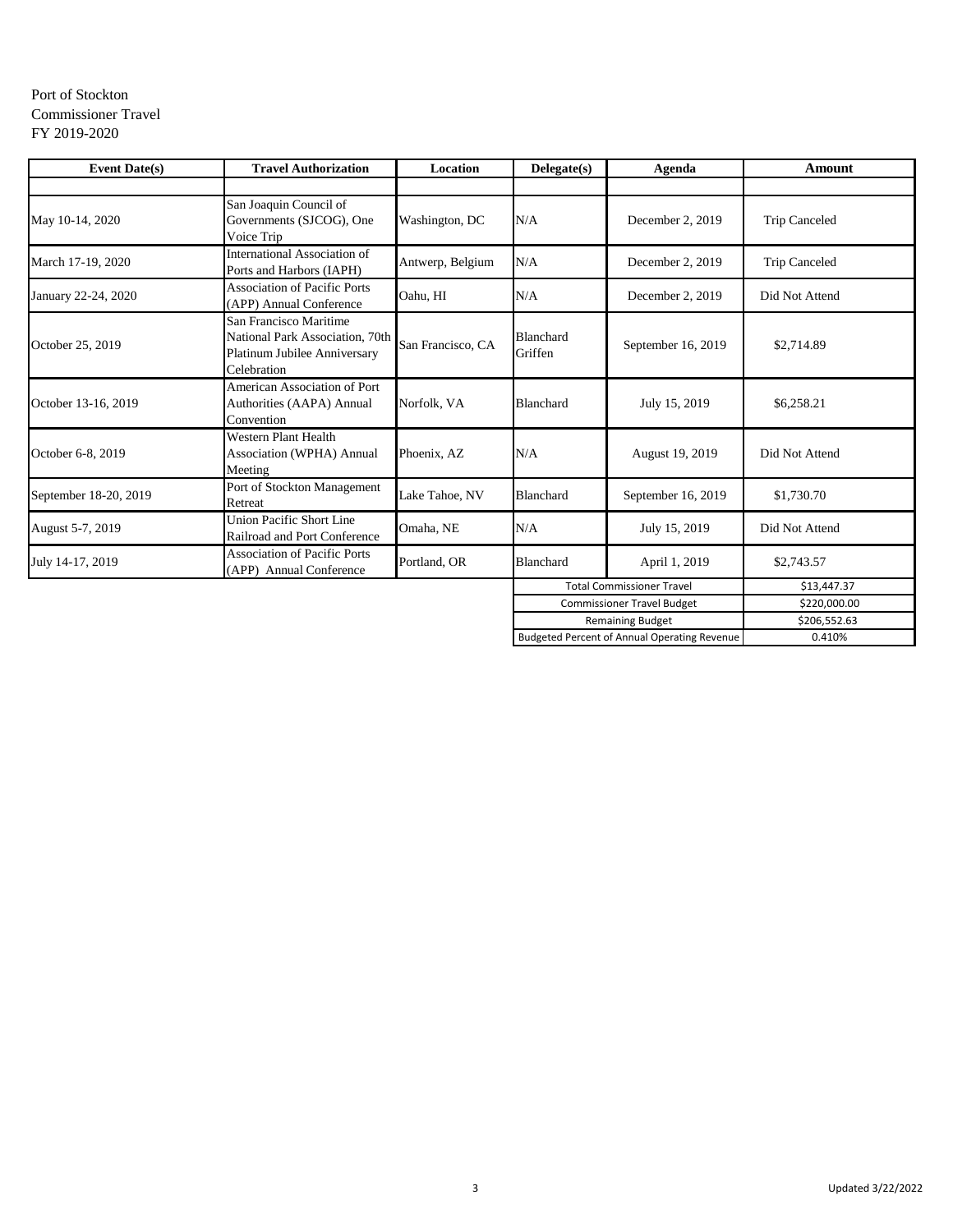# Port of Stockton Commissioner Travel FY 2018-2019

| <b>Event Date(s)</b>  | <b>Travel Authorization</b>                                                                   | Location          | Delegate(s)                                                | Agenda                                       | <b>Amount</b>  |
|-----------------------|-----------------------------------------------------------------------------------------------|-------------------|------------------------------------------------------------|----------------------------------------------|----------------|
| June 11-14, 2019      | <b>USA Rice Millers' Association</b><br>Convention                                            | Kohala, HI        | N/A                                                        | March 18, 2019                               | Did not Attend |
| May 5-11, 2019        | World Ag Expo                                                                                 | Tulare, CA        | N/A                                                        | February 4, 2019                             | Did not Attend |
| May 5-9, 2019         | San Joaquin Council of<br>Governments (SJCOG), One<br>Voice Trip                              | Washington, DC    | N/A                                                        | March 18, 2019                               | Did not Attend |
| February 12-14, 2019  | International Association of<br>Ports and Harbors (IAPH)                                      | Guangzhou, China  | Blanchard<br>Christopherson                                | February 4, 2019                             | \$22,383.01    |
| March 19-21, 2019     | <b>American Association of Port</b><br>Authorities (AAPA)                                     | Washington, DC    | N/A                                                        | December 3, 2018                             | Did not Attend |
| February 19-20, 2019  | California Maritime Leadership<br>Symposium (CMLS)                                            | Sacramento, CA    | Aguilar                                                    | December 3, 2018                             | \$931.00       |
| January 23 - 25, 2019 | <b>Association of Pacific Ports</b><br>(APP) Winter Conference                                | Maui, HI          | Blanchard<br>Christopherson<br>Mow<br>Aguilar              | October 15, 2018                             | \$21,503.70    |
| November 15, 2018     | <b>Commissioned Pilots</b><br><b>Appreciation Dinner</b>                                      | San Francisco, CA | Aguilar<br>Blanchard<br>Griffen                            | October 15, 2018                             | \$2,747.28     |
| November 8, 2018      | Northwest for Marketing<br>Meetings                                                           | Northwest         | N/A                                                        | September 4, 2018                            | Did not Attend |
| October 23 - 25, 2018 | Western Dredging Association<br>(WEDA) Fall 2018 Conference                                   | Honolulu, Hawaii  | N/A                                                        | August 6, 2018                               | Did not Attend |
| October 18 - 19, 2018 | Port of Stockton Management<br>Retreat                                                        | Monterey, CA      | Aguilar<br>Blanchard<br>Christopherson<br>Duffy<br>Mow     | September 17, 2018                           | \$10,590.00    |
| October 7 - 10, 2018  | <b>American Association Port</b><br>Authorities (AAPA) Annual<br>Conference and Trade Mission | Valparaiso, Chile | Aguilar<br>Blanchard<br>Mow                                | June 4, 2018                                 | \$33,865.34    |
| August 13 - 15, 2018  | <b>Union Pacific Short Line</b><br>Railroad and Port Conference                               | Omaha, NE         | N/A                                                        | May 7, 2018                                  | Did not Attend |
| July 15-18, 2018      | <b>Association of Pacific Ports</b><br>(APP) 105th Annual<br>Conference                       | Stockton, CA      | Aguilar<br>Blanchard<br>Christopherson<br>Duffy<br>Griffen | May 7, 2018                                  | \$3,475.00     |
|                       |                                                                                               |                   | <b>Total Commissioner Travel</b>                           |                                              | \$95,495.33    |
|                       |                                                                                               |                   |                                                            | <b>Commissioner Travel Budget</b>            | \$219,000.00   |
|                       |                                                                                               |                   |                                                            | <b>Remaining Budget</b>                      | \$123,504.67   |
|                       |                                                                                               |                   |                                                            | Budgeted Percent of Annual Operating Revenue | 0.398%         |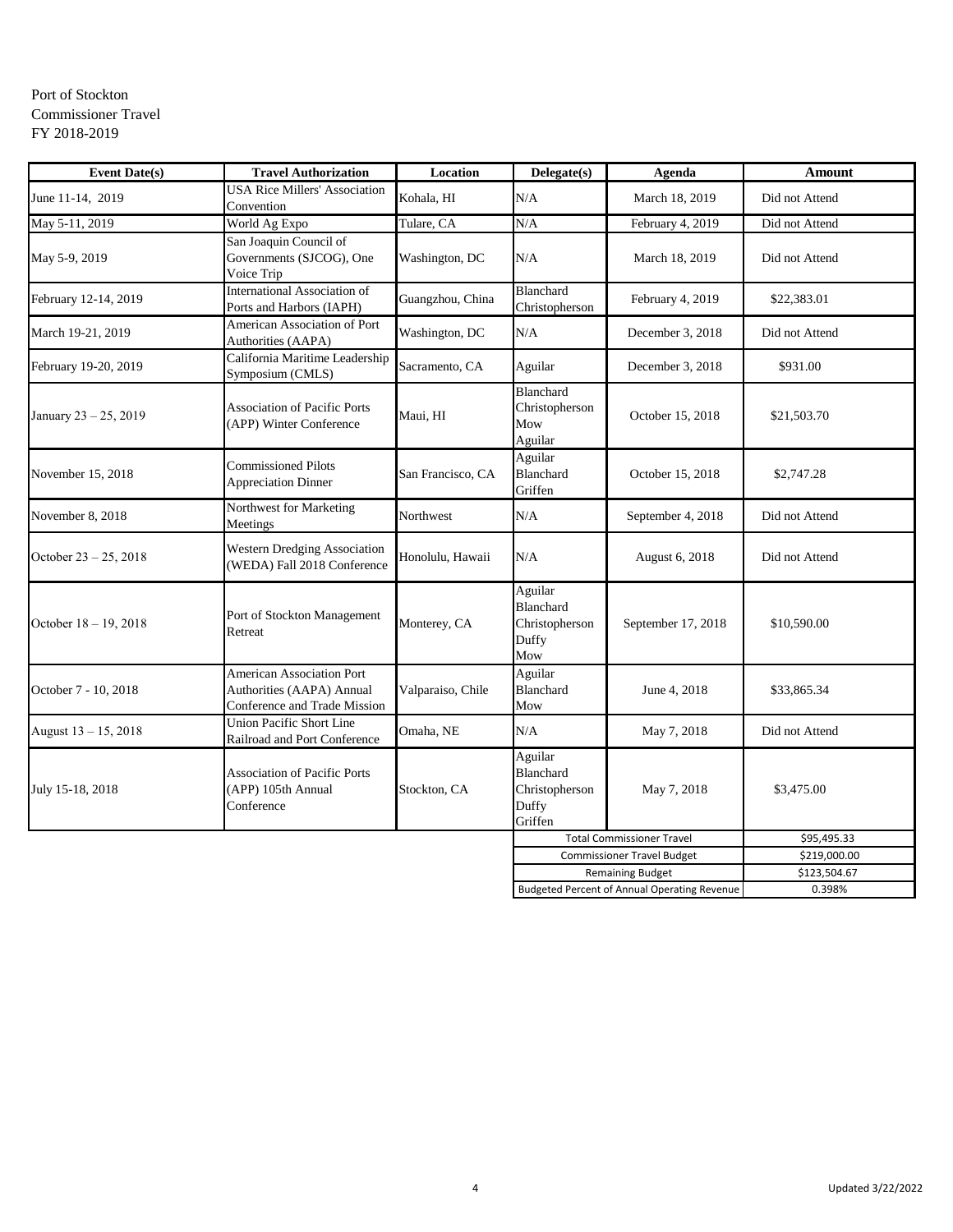## Port of Stockton Commissioner Travel FY 2017-2018

| <b>Event Date(s)</b>     | <b>Travel Authorization</b>                                                               | Location                     | Delegate(s)                                                   | Agenda                                       | Amount         |
|--------------------------|-------------------------------------------------------------------------------------------|------------------------------|---------------------------------------------------------------|----------------------------------------------|----------------|
| June 12-15, 2018         | <b>USA Rice Millers' Association</b><br><b>Annual Convention</b>                          | White Sulfur Springs,<br>WV  | N/A                                                           | March 19, 2018                               | Did not Attend |
| May 24, 2018             | <b>Association of Pacific Ports</b><br>(APP) Intermodal Conference                        | Portland, OR                 | N/A                                                           | May 7, 2018                                  | Did not Attend |
| May 8-11, 2018           | International Association of Ports &<br>Harbors (IAPH) Mid-Term<br>Conference             | Baku, Azerbaijan             | Blanchard                                                     | March 19, 2018                               | \$13,863.09    |
| April 15-19, 2018        | San Joaquin Council of<br>Governments (SJCOG), One<br>Voice Trip                          | Washington, D.C.             | Aguilar<br>Christopherson                                     | February 20, 2018                            | \$6,889.11     |
| March 20-21, 2018        | American Association of Port<br>Authorities (AAPA), Spring<br>Conference                  | Washington, D.C.             | N/A                                                           | February 20, 2018                            | Did not Attend |
| March 5-8, 2018          | California Marine Affairs and<br>Navigation Conference (C-                                | Washington, D.C.             | N/A                                                           | February 20, 2018                            | Not Attending  |
| February 2018            | South America Marketing Trip                                                              | TBD                          | N/A                                                           | September 18, 2017                           | Did not Attend |
| January 17-19, 2018      | California Marine Affairs and<br>Navigation Conference (C-<br><b>MANC)</b> Winter Meeting | San Pedro, CA                | N/A                                                           | November 6. 2017                             | Did not Attend |
| January 10-12, 2018      | <b>Association of Pacific Ports</b><br>(APP) Winter Conference                            | Maui, Hawaii                 | Blanchard<br>Mow                                              | November 6, 2017                             | \$11,626.58    |
| December 7, 2017         | Northwest Marketing Trip                                                                  | Vancouver, BC                | N/A                                                           | September 18, 2017                           | Did not Attend |
| October 30, 2017         | WTS Advancing Women in<br>Transportation; Women in<br>Seaports Conference                 | San Diego, CA                | N/A                                                           | October 16, 2017                             | Did not Attend |
| October 26, 2017         | Port of Stockton Commissioned<br>Pilots Appreciation Dinner                               | San Francisco, CA            | Aguilar<br>Griffen                                            | September 18, 2017                           | \$1,021.08     |
| October 12-14, 2017      | Port of Stockton Management<br>Retreat                                                    | Yosemite, CA                 | Aguilar<br><b>Blanchard</b><br>Christopherson<br>Duffy<br>Mow | August 7, 2017                               | \$5,365.36     |
| October 1-4, 2017        | American Association of Port<br>Authorities (AAPA) Annual<br>Conference                   | Long Beach, CA               | Blanchard Mow                                                 | May 15, 2017                                 | \$6,070.40     |
| September 8-15, 2017     | Trade Mission to Japan                                                                    | Japan                        | N/A                                                           | August 7, 2017                               | Did not Attend |
| August 14-18, 2017       | Northwest Marketing Trip                                                                  | Vancouver, BC                | N/A                                                           | August 7, 2017                               | Did not Attend |
| July 31 - August 2, 2017 | Union Pacific Railroad 2017<br>Annual Short Line Railroad &<br>Port Conference            | TBD                          | N/A                                                           | May 1, 2017                                  | Did not Attend |
| July 19-21, 2017         | American Association of Port<br>Authorities (AAPA) Port<br>Security Seminar & Expo        | Chicago, IL                  | N/A                                                           | May 1, 2017                                  | Did not Attend |
| July 17-20, 2017         | <b>Association of Pacific Ports</b><br>(APP) 104th Annual<br>Conference                   | Pago Pago, American<br>Samoa | Blanchard                                                     | February 21, 2017                            | \$7,986.85     |
| <b>July 2017</b>         | Midwest Marketing Trip                                                                    | TBD                          | N/A                                                           | July 10, 2017                                | Did not Attend |
|                          |                                                                                           |                              |                                                               | <b>Total Commissioner Travel</b>             | \$52,822.47    |
|                          |                                                                                           |                              |                                                               | <b>Commissioner Travel Budget</b>            | \$259,000.00   |
|                          |                                                                                           |                              |                                                               | <b>Remaining Budget</b>                      | \$206,177.53   |
|                          |                                                                                           |                              |                                                               | Budgeted Percent of Annual Operating Revenue | 0.462%         |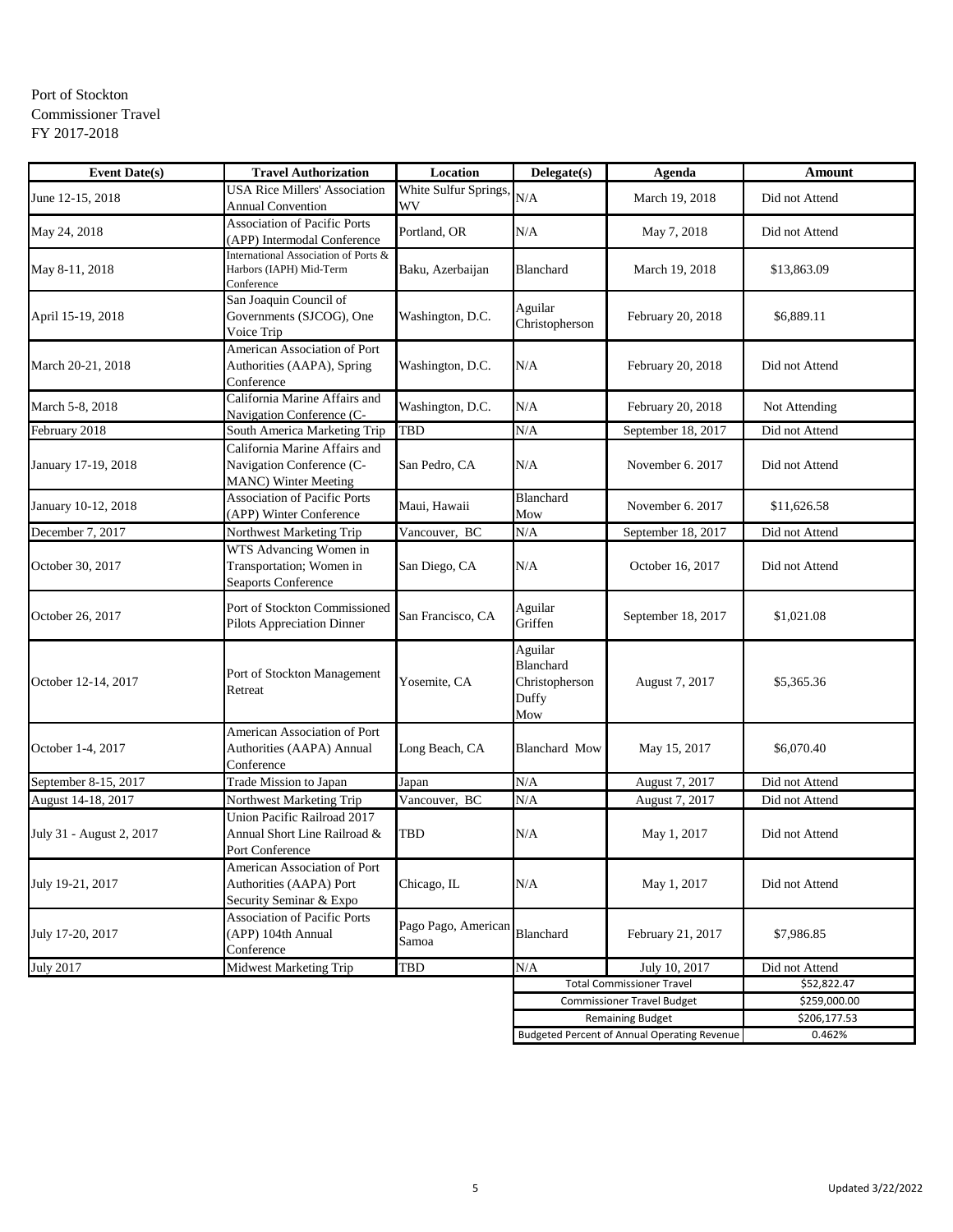## Port of Stockton Commissioner Travel FY 2016-2017

| <b>Event Date(s)</b>   | <b>Travel Authorization</b>                                                                                | Location                                      | Delegate(s)                      | Agenda                                              | <b>Amount</b>         |
|------------------------|------------------------------------------------------------------------------------------------------------|-----------------------------------------------|----------------------------------|-----------------------------------------------------|-----------------------|
| June 18-21, 2017       |                                                                                                            | 10 Palm Springs, CA                           | N/A                              | April 17, 2017                                      | Did not Attend        |
| June 13-16, 2017       | <b>USA Rice Millers' Association</b><br>Convention                                                         | Carlsbad, CA                                  | N/A                              | April 17, 2017                                      | Did not Attend        |
| June 13-14, 2017       | American Association of Port<br>Authorities (AAPA)<br>Communications & Economic<br>Development Seminar     | Portland, OR                                  | N/A                              | April 17, 2017                                      | Did not Attend        |
| May 22-25, 2017        | American Wind Energy Association<br>(AWEA) Windpower Conference &<br>Exhibit                               | Anaheim, CA                                   | N/A                              | May 1, 2017                                         | Did not Attend        |
| May 7-12, 2017         | International Association of Ports &<br>Harbors (IAPH) 30th Annual World<br>Ports Conference               | Bali, Indonesia                               | <b>Blanchard</b><br>Mow          | December 19, 2017                                   | \$34,685.02           |
| April 30 - May 4, 2017 | San Joaquin Council of<br>Governments (SJCOG) One Voice<br>Legislative Trip                                | Washington, DC                                | Aguilar                          | January 17, 2017                                    | \$2,359.18            |
| April 4-6, 2017        | American Association of Port<br>Authorities (AAPA) Spring<br>Conference                                    | Washington, DC                                | N/A                              | January 17, 2017                                    | Did not Attend        |
| March 7-8, 2017        | American Association of Port<br><b>Authorities (AAPA) Port</b><br>Administration & Legal Issues<br>Seminar | Oakland, CA                                   | Blanchard                        | January 17, 2017                                    | \$1,725.91            |
| March 6-9, 2017        | California Marine Affairs and<br>Navigation Conference (C-MANC)<br><b>Washington Week Events</b>           | Washington, DC                                | N/A                              | February 6, 2017                                    | Did not Attend        |
| February 15-16, 2017   | California Maritime Leadership<br>Symposium (CMLS)                                                         | Sacramento, CA                                | Blanchard                        | December 19, 2016                                   | \$722.17              |
| February 14-16, 2017   | World Ag Expo                                                                                              | Tulare, CA                                    | N/A                              | February 6, 2017                                    | Did not Attend        |
| January 18-20, 2017    | California Marine Affairs &<br>Navigation Conference (CMANC)<br>Winter Meeting                             | Redondo Beach, CA                             | N/A                              | December 19, 2016                                   | Did not Attend        |
| January 11-13, 2017    | <b>Association of Pacific Ports (APP)</b><br>Winter Conference                                             | Maui, Hawaii                                  | Christopherson<br>Mow<br>Aguilar | September 6, 2016                                   | \$14,859.61           |
| November 3, 2016       | <b>Association of Pacific Ports (APP)</b>                                                                  | Portland, OR                                  | Blanchard                        | September 19, 2016                                  | \$717.18              |
| October 23-26, 2016    | American Association of Port<br>Authorities (AAPA) Annual<br>Convention                                    | New Orleans, LA                               | Blanchard                        | September 6, 2016                                   | \$4,218.96            |
| October 2-4, 2016      | Western Plant Health Association<br>(WPHA) 2016 Annual Meeting                                             | Tucson, AZ                                    | N/A                              | September 6, 2016                                   | Did not Attend        |
| October 2016           | 15th World Conference Cities &<br>Ports "Crossovers"                                                       | Rotterdam, Germany                            | N/A                              | March 21, 2016                                      | <b>Trip Cancelled</b> |
| September 19-20, 2016  | California Marine Affairs and<br>Navigation Conference (C-MANC)<br>Fall Meeting                            | Pismo Beach, CA                               | N/A                              | August 1, 2016                                      | Did not Attend        |
| September 14-16, 2016  | American Association of Port<br>Authorities (AAPA)                                                         | Vancouver, B.C.                               | Blanchard<br>Mow                 | August 1, 2016                                      | \$9,656.55            |
| August 16-18, 2016     | Short Line Railroad & Port<br>Conference                                                                   | Omaha, NE                                     | Blanchard                        | May 16, 2016                                        | \$1,954.81            |
| August 2016            | Port Trade Mission                                                                                         | Washington State &<br><b>British Columbia</b> | Blanchard<br>Aguilar<br>Mow      | August 1, 2016                                      | \$5,465.14            |
| July 10-13, 2016       | Association of Pacific Ports (APP)<br><b>Annual Meeting</b>                                                | Hueneme, CA                                   | Blanchard                        | June 20, 2016                                       | \$2,322.08            |
|                        |                                                                                                            |                                               |                                  | <b>Total Commissioner Travel</b>                    | \$78,686.61           |
|                        |                                                                                                            |                                               |                                  | <b>Commissioner Travel Budget</b>                   | \$173,000.00          |
|                        |                                                                                                            |                                               |                                  | <b>Remaining Budget</b>                             | \$94,313.39           |
|                        |                                                                                                            |                                               |                                  | <b>Budgeted Percent of Annual Operating Revenue</b> | 0.033%                |